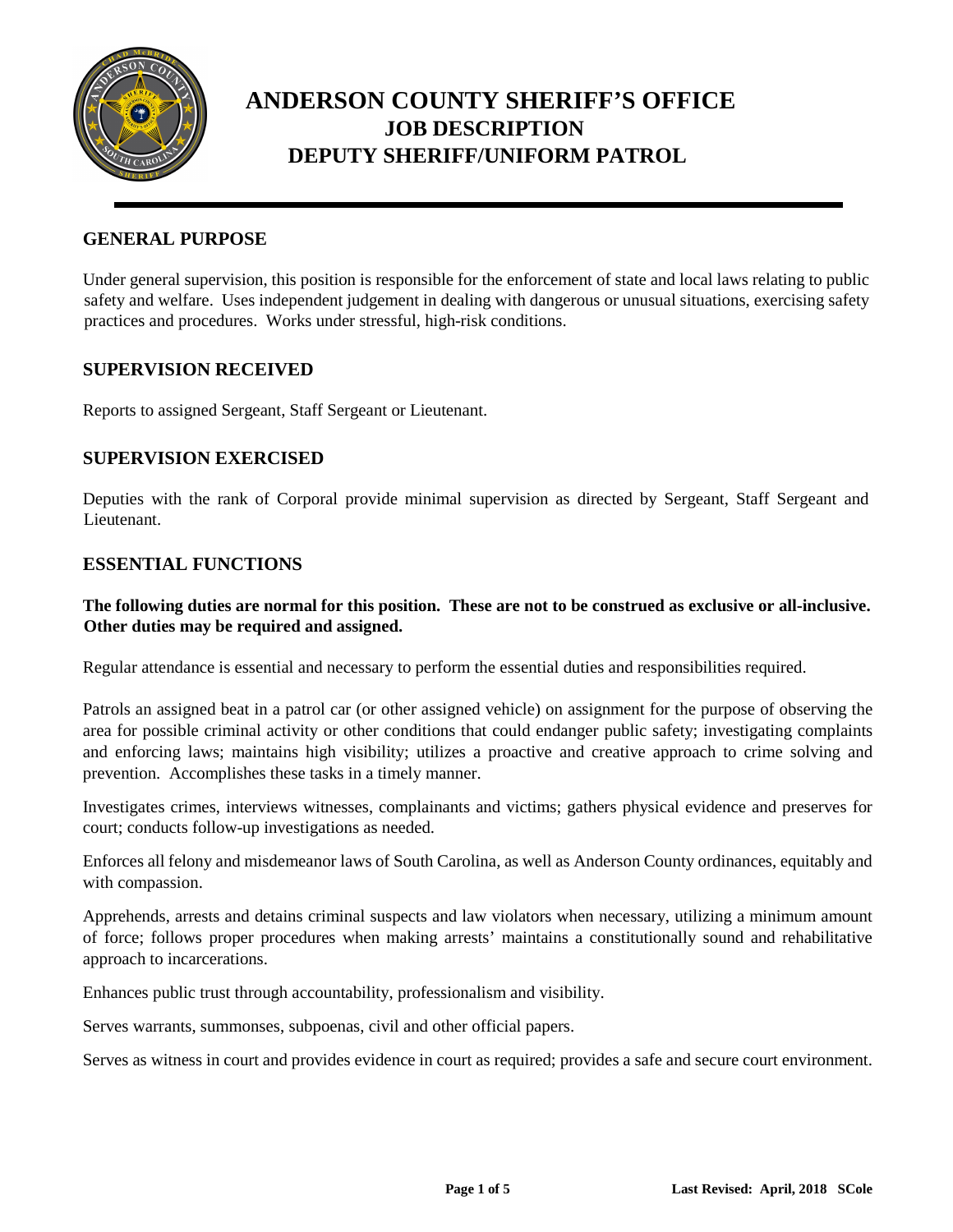

Responds to emergency calls, such as robberies, burglaries, kidnappings, assaults and murders; and utilized best practices and safety procedures in answering and while responding.

Checks residential and commercial property for security; checks on Senior Citizens.

Assists motorists in various situations, as needed, to ensure their safety.

Works in partnership with the community to ensure the highest possible quality of life.

Contacts complainants and/or victims of crimes within a reasonable length of time; keeps complainants or victims informed of progress of investigations.

Investigates and reports fires or other related events; keeps by-standers out of danger; safeguards property; and renders first aid in emergency situations.

Prepares, processes and/or transmits various reports, as required.

Accurately records information concerning events that took place during tour of duty and records such activity in the manner as prescribed by the agency.

Maintains uniform, equipment and weapons in functional and professional condition.

Safely transports mental patients and prisoners to prescribed locations, as necessary.

Accurately accounts for and transports evidence coming into custody.

Answers questions asked by the general public; works with juveniles and adults in related matters; refers public to the proper person or agencies that can provide further assistance, as required.

Performs special projects as direct by the Sheriff and/or other senior officers.

Watches for wanted or missing persons and lost children; reports stray animals, as necessary.

Attends shift meetings, seminars and training sessions, as required, to remain knowledgeable of operations and promote job performance and career development.

Participates in annual physical abilities testing and completes to acceptable standards.

Maintains required level of proficiency in the use of firearms, defensive tactics and evasive action/driving skills.

Takes active charge in serious or unusual situations to mitigate injury to others and personal property.

Exemplifies the core values of courage, compassion, professionalism, accountability and respect.

### **ADDITIONAL ESSENTIAL REQUIREMENTS**

Maintains fair workload; takes on additional responsibilities as needed; manages priorities' develop and follows work procedures; completes assignments on time and to specifications.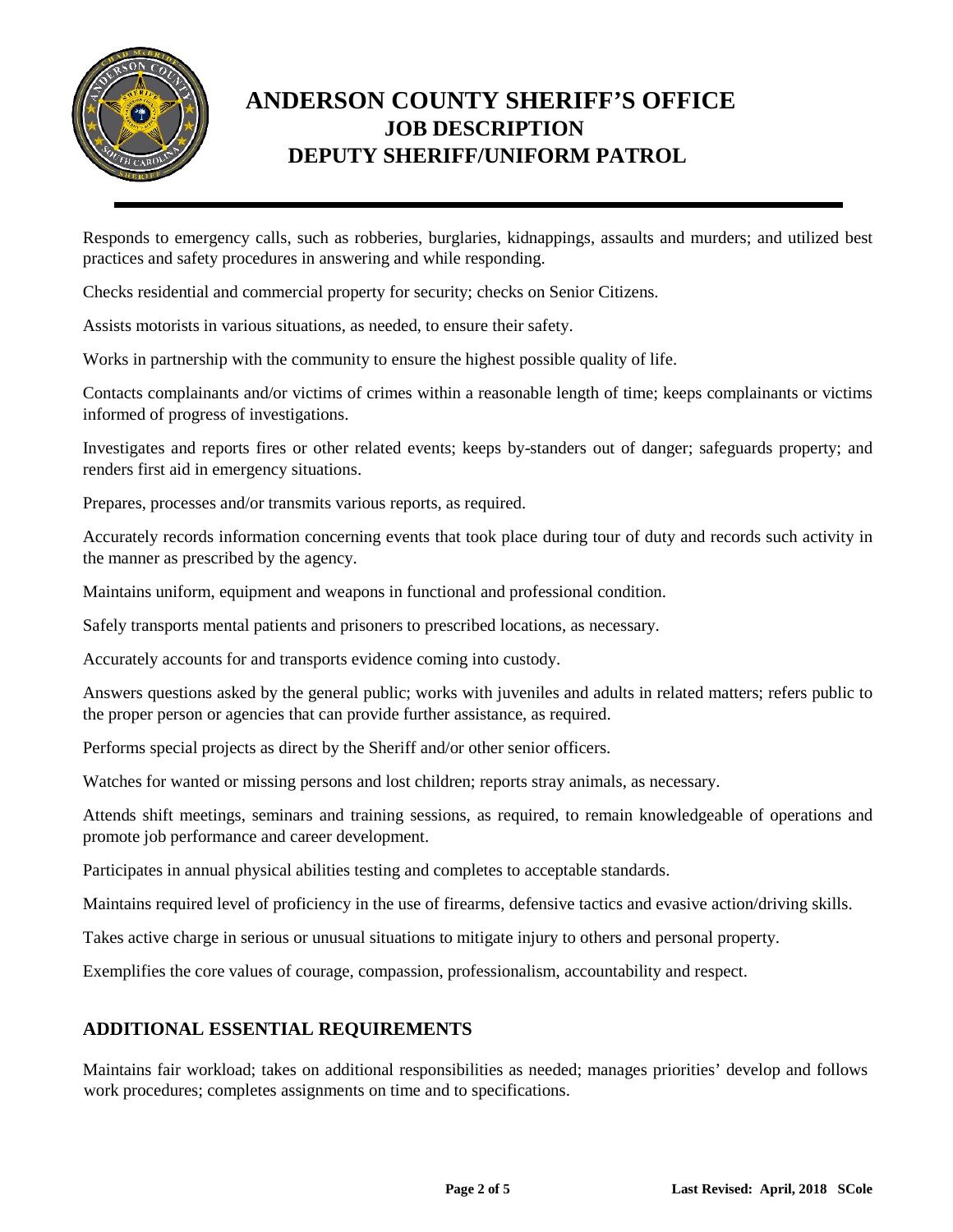

Uses time and resources effectively; prioritizes duties in a manner consistent with organizational objectives and emergencies; meets deadlines and follows through; requests assistance when necessary to complete duties.

Pursues goals with commitment and takes initiative eagerly; results-oriented; desires to excel on the job; works steadily and actively; demonstrates self-confidence and positive attitude.

Listens, identifies and responds quickly and effectively to the needs of the community and sets work activities accordingly; goes beyond what is expected and follows-up to ensure community satisfaction.

Demonstrates accuracy, thoroughness and reliability; develops and follows work procedures.

Treats everyone equitably and fairly; embraces diversity in daily work life; works with diverse group of fellow employees comfortably and willingly.

Consistently on time and ready to work at the start of shift and after breaks; requires no start-up time; always provides proper notification or advance notice of absence or tardiness.

Represents self and situations honestly; understands and maintains confidentiality.

### **PERIPHERAL DUTIES**

Duty hours may be extended from time to time, as deemed necessary by unit supervisor.

Provides assistance to the public in non-criminal situations.

Performs other related duties, as required.

### **MINIMUM QUALIFICATIONS**

High school diploma or GED;

Must be a US Citizen;

Must be at least 21 years old;

Must possess, or be able to obtain by time of hire, a valid SC Driver's License with no history of suspension or revocation in any state;

Must pass a background investigation; and

Must pass a drug screen.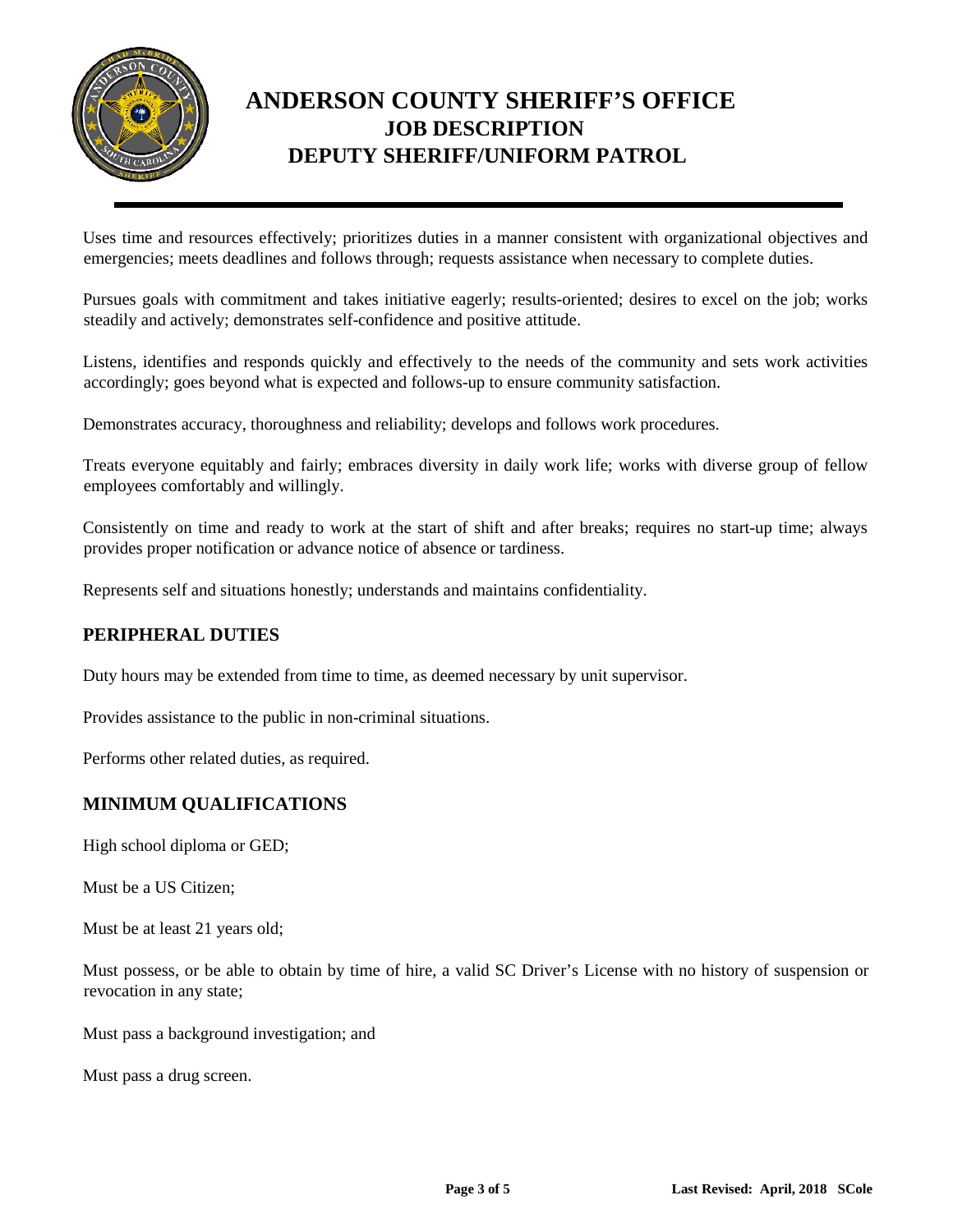

### **SPECIAL REQUIREMENTS**

Must obtain Basic Law Enforcement Training Certification from SC Criminal Justice Academy;

Must attend 40 hours of in-service training every three (3) years;

Must successfully complete periodic training programs, both internal and external; and

Must be able to meet the agency's physical standards.

### **KNOWLEDGE, SKILLS AND ABILITIES**

Working knowledge of local, state and federal laws pertinent to law enforcement.

Working knowledge of law enforcement guidelines and criminal investigation methods and techniques.

Working knowledge of court procedures.

Skill in the use and care of firearms and other law enforcement related equipment.

Skill in administering first aid.

Ability to safely operate a motor vehicle and other assigned equipment.

Ability to act quickly and correctly in emergencies.

Ability to pay close attention to detail.

Ability to enforce the law courteously, tactfully, firmly and impartially.

Ability to properly handle confidential information.

Ability to communicate effectively both orally and in writing.

Ability to use a computer and related software.

Ability to meet specific physical requirements.